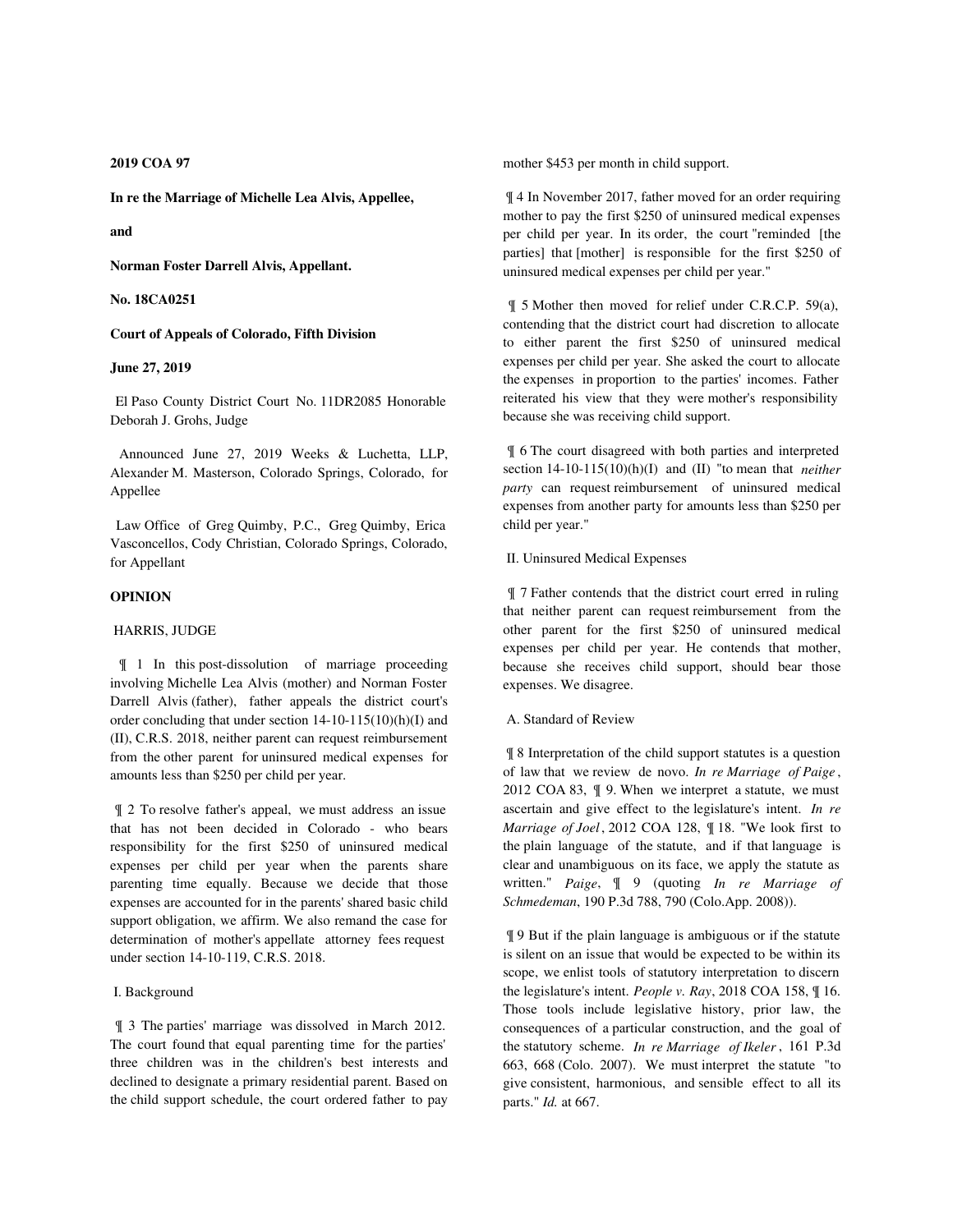## B. Legal Standards

 ¶ 10 Parents share an obligation to support their children to the best of their abilities. *People v. Martinez*, 70 P.3d 474, 477 (Colo. 2003); *In re Marriage of Bregar*, 952 P.2d 783, 785 (Colo.App. 1997).

 ¶ 11 Accordingly, the child support statute provides for a shared basic child support obligation, plus adjustments for "extraordinary" expenses.

 ¶ 12 The basic child support obligation is determined by applying the schedule in section  $14-10-115(7)(b)$  to the parents' combined gross incomes, which yields a presumptive amount necessary to cover the child's basic needs. § 14-10-115(7)(a)(I); *In re Marriage of Davis*, 252 P.3d 530, 534 (Colo.App. 2011). The basic obligation is then divided between the parents in proportion to their incomes.  $§$  14-10-115(7)(a)(I). This shared obligation is supposed to provide for the child's basic needs - things like food, shelter, and clothing. *See In re Marriage of White*, 240 P.3d 534, 540 (Colo.App. 2010) (the noncustodial parent may be obligated to make child support payments to the custodial parent so that the custodial parent can provide the child with food, shelter, and other necessities), *superseded by statute on other grounds*, Ch. 103, sec. 3, § 14-10-122(5), 2013 Colo. Sess. Laws 354, *as recognized in In re Marriage of Garrett*, 2018 COA 154, ¶ 31.

 ¶ 13 But children frequently have needs that fall outside the bare necessities covered by the basic child support obligation. Thus, the child support statute also contemplates "extraordinary" expenses. Extraordinary expenses can be predictable and recurring, like the cost of contact lenses or physical therapy for a long standing injury, or they can be unexpected, like the cost of repairing a broken tooth. Predictable and recurring extraordinary expenses are usually added to the basic child support obligation, allocated in proportion to the parties' incomes, and become part of the monthly child support order. *See, e.g.*, § 14-10-115(9)(a) (child care costs); § 14-10-115(10)(b) (health insurance premiums). Because the monthly support order already accounts for these extraordinary expenses, neither parent may separately seek reimbursement for them.

 ¶ 14 The unexpected extraordinary expenses, on the other hand, cannot be accounted for in the monthly support order. So when a child breaks her tooth on a trampoline or needs a few sessions of grief counseling after a grandparent dies, those expenses are paid as they arise, and the parent who pays them may then seek reimbursement from the other parent for that parent's proportional share.

 ¶ 15 This appeal involves the statutory provision that addresses extraordinary medical expenses. Section 14-10-115(10)(h) provides in relevant part as follows:

 (h)(I) Any extraordinary medical expenses incurred on behalf of the children shall be added to the basic child support obligation and shall be divided between the parents in proportion to their adjusted gross incomes.

 (II) Extraordinary medical expenses are uninsured expenses, including copayments and deductible amounts, in excess of two hundred fifty dollars per child per calendar year. Extraordinary medical expenses include, but need not be limited to, such reasonable costs as are reasonably necessary for orthodontia, dental treatment, asthma treatments, physical therapy, vision care, and any uninsured chronic health problem.

### C. The District Court's Order

 ¶ 16 As a threshold matter, we disagree with the parties' interpretation of the district court's order. The district court interpreted section  $14-10-115(10)(h)(I)$  and  $(II)$  "to mean that *neitherparty* can request reimbursement of uninsured medical expenses from another party for amounts less than \$250 per child per year."

 ¶ 17 Both parties interpreted the order to mean that each parent must pay \$250 per child per year, for a total of \$500 per child per year, before seeking reimbursement from the other parent. The district court, however, did not say that each parent is separately responsible for \$250 of uninsured medical expenses per child per year. Rather, the court ruled that the parents cannot seek reimbursement for uninsured medical expenses until a total of \$250 is spent on a child in a single year.

 D. First \$250 of Uninsured Medical Expenses Per Child Per Year

 ¶ 18 With that threshold issue resolved, we turn to the merits of father's contention that mother is responsible for the first \$250 of uninsured medical expenses per child per year because she receives child support from him. We are not persuaded.

 $\parallel$  19 By its plain language, section 14-10-115(10)(h)(II) specifically excludes from the definition of extraordinary medical expenses the first \$250 of uninsured medical expenses per child per year. In light of the statutory scheme, if the \$250 is not an extraordinary expense, it must be part of the basic child support obligation. *SeeBP Am. Prod. Co. v. Patterson*, 185 P.3d 811, 813 (Colo. 2008) ("[A] provision existing as part of a comprehensive statutory scheme must be understood, when possible, to harmonize the whole.").

 ¶ 20 The legislative history supports our reading. When the legislature last modified the definition of extraordinary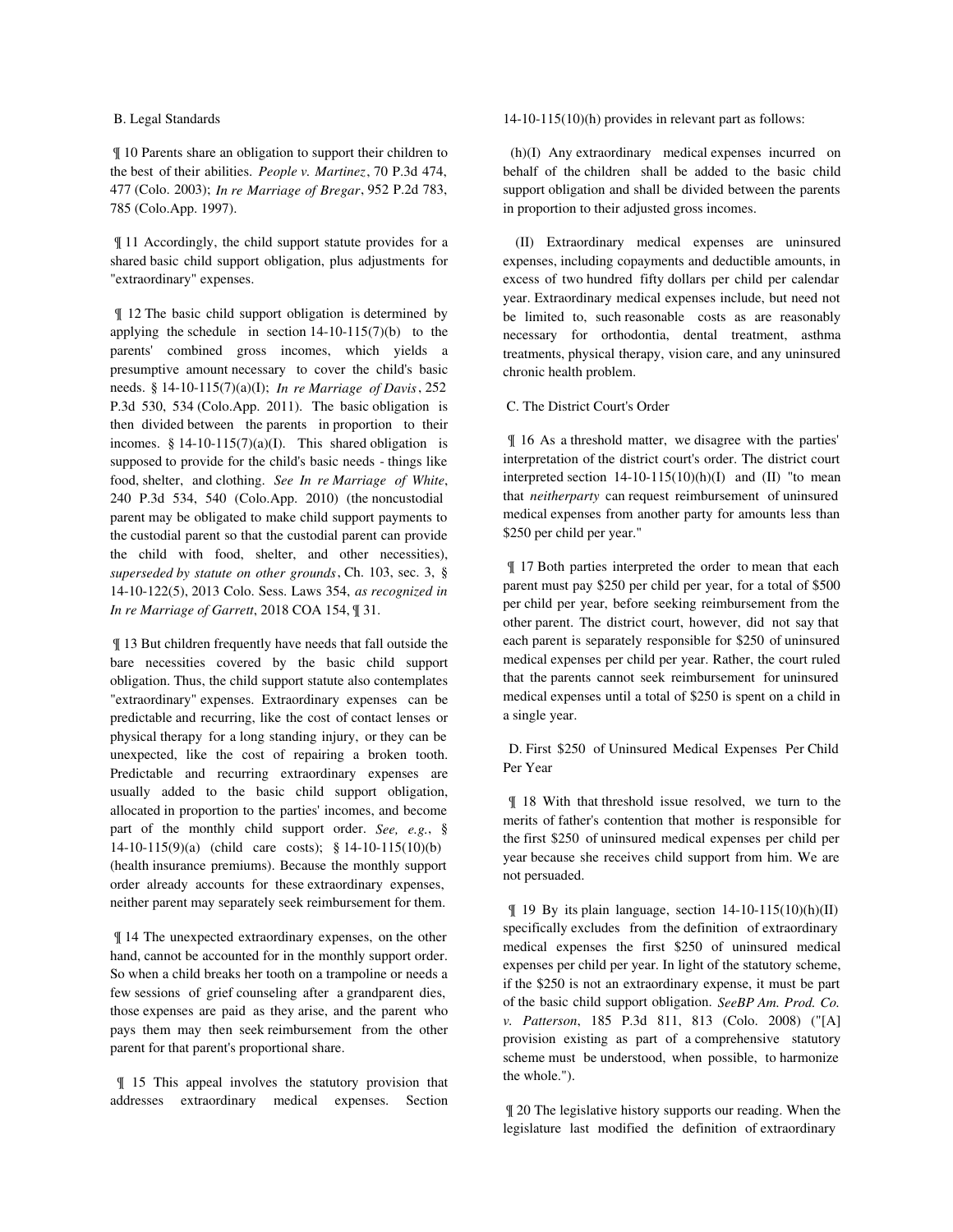medical expenses, the bill's sponsor indicated that the basic child support schedule assumes that each child will incur \$250 per year in uninsured medical expenses. Hearings on S.B. 02-21 before the S. Judiciary Comm., 63rd Gen. Assemb., 1st Sess. (Feb. 5, 2002) (statement of Sen. Peggy Reeves).

 ¶ 21 Thus, we conclude that the first \$250 of uninsured medical expenses per child per year is included in the shared basic child support obligation.

 ¶ 22 Father agrees that uninsured medical expenses of less than \$250 constitute a "basic need" covered by the basic child support obligation. But he says that, because the expense is part of the basic child support obligation, the parent who receives child support is obligated to pay it.

 ¶ 23 That argument is inconsistent with the fundamental premise of a *shared* basic child support obligation. Under the statutory scheme, both parents contribute, according to their abilities, an amount necessary to cover the children's ordinary living expenses. When the parents share physical care of the children, as they do in this case, each parent's share of the support obligation is calculated, and "[t]he parent owing the greater amount of child support shall owe the difference between the two amounts . . . ." § 14-10-115(8)(b). Then, during his or her parenting time, each parent is expected to cover the children's expenses accounted for in the monthly support order. *See id.* (recognizing that when parents have shared physical care of the children, certain basic expenses will be duplicated).

 ¶ 24 In this case, the parties' combined monthly income of approximately \$10, 000 yielded a presumptive amount of basic child support of \$3000 for the three children, of which father was responsible for roughly seventy percent (\$2023) and mother for thirty percent (\$987). Mother and father share parenting time just about equally, so each parent owes about fifty percent of his or her share to the other parent: mother owes father \$492 and father owes mother \$1014. After an adjustment for paying health insurance for the children, father's share owed to mother is reduced to \$945. Thus, after offsetting mother's share, father pays mother \$453. In this way, each parent can cover the monthly expenses of the children when he or she has physical care of them.

 ¶ 25 According to father, the first \$250 of uninsured medical expenses should be paid from the amount he sends to mother. But why would that particular expense, which is accounted for (like all basic necessities) in the monthly child support order, fall entirely to mother? If, during his parenting time, father takes the children out to eat or to the mall to buy shoes, is mother obligated to pay those expenses, too, out of the \$453 child support payment? Under father's reasoning, mother should be responsible for all of the children's ordinary living expenses merely because she receives an offsetting child support payment from him. We reject that interpretation of the statutory scheme as absurd. *See State v. Nieto* , 993 P.2d 493, 501 (Colo. 2000) (in construing a statute, court must seek to avoid an interpretation that leads to an absurd result).

 ¶ 26 Imagine if, instead of offsetting mother's share of the child support obligation, each parent sent the other his or her share. The net result would be the same, but mother's contribution would be more obvious. And the flaw in father's logic would be as well. Father is no more entitled to a reimbursement for his expenditures for the children's basic needs than mother is for hers.

 ¶ 27 Expenses covered by the basic support obligation have already been accounted for and divided between the parents in proportion to their incomes and therefore are not reimbursable. Thus, each parent must pay uninsured medical expenses incurred during his or her parenting time, until the total for each child reaches \$250, at which time the parents may seek reimbursement in proportion to their adjusted gross incomes. *See* § 14-10-115(10)(h)(I)-(II).

 ¶ 28 We are not persuaded otherwise by *In re Marriage of Marson*, 929 P.2d 51, 52-53 (Colo.App. 1996) (construing prior version of statute which defined extraordinary medical expenses as those in excess of \$100 for a single illness or condition), and *In re Marriage of Finer*, 920 P.2d 325, 330 (Colo.App. 1996) (same). In those cases, divisions of this court assumed that the "custodial" parent was obliged to pay the excluded amount of uninsured medical expenses. But the question of how to characterize and allocate this expense was not squarely before either division. In any event, we do not view those cases as necessarily inconsistent with our conclusion. It makes sense for a "custodial" parent (in modern-day parlance, the parent who has exclusive or near-exclusive physical care of the child) to be responsible for paying the child's ordinary living expenses (with the financial assistance of the other parent). Here, though, neither mother nor father qualifies as the "custodial" parent, and thus the reasoning of *Marson* and *Finer* does not apply.

 ¶ 29 We therefore affirm the district court's order that neither parent can seek reimbursement for uninsured medical expenses of less than \$250 per child per year.[1]

## III. Mother's Request for Appellate Attorney Fees

 ¶ 30 Mother requests her appellate attorney fees under section 14- 10-119, based on the parties' unequal financial circumstances. Because the district court is better equipped to resolve the factual issues regarding the parties' current financial circumstances, we remand mother's request to the district court. *See In re Marriage of Kann*, 2017 COA 94, ¶